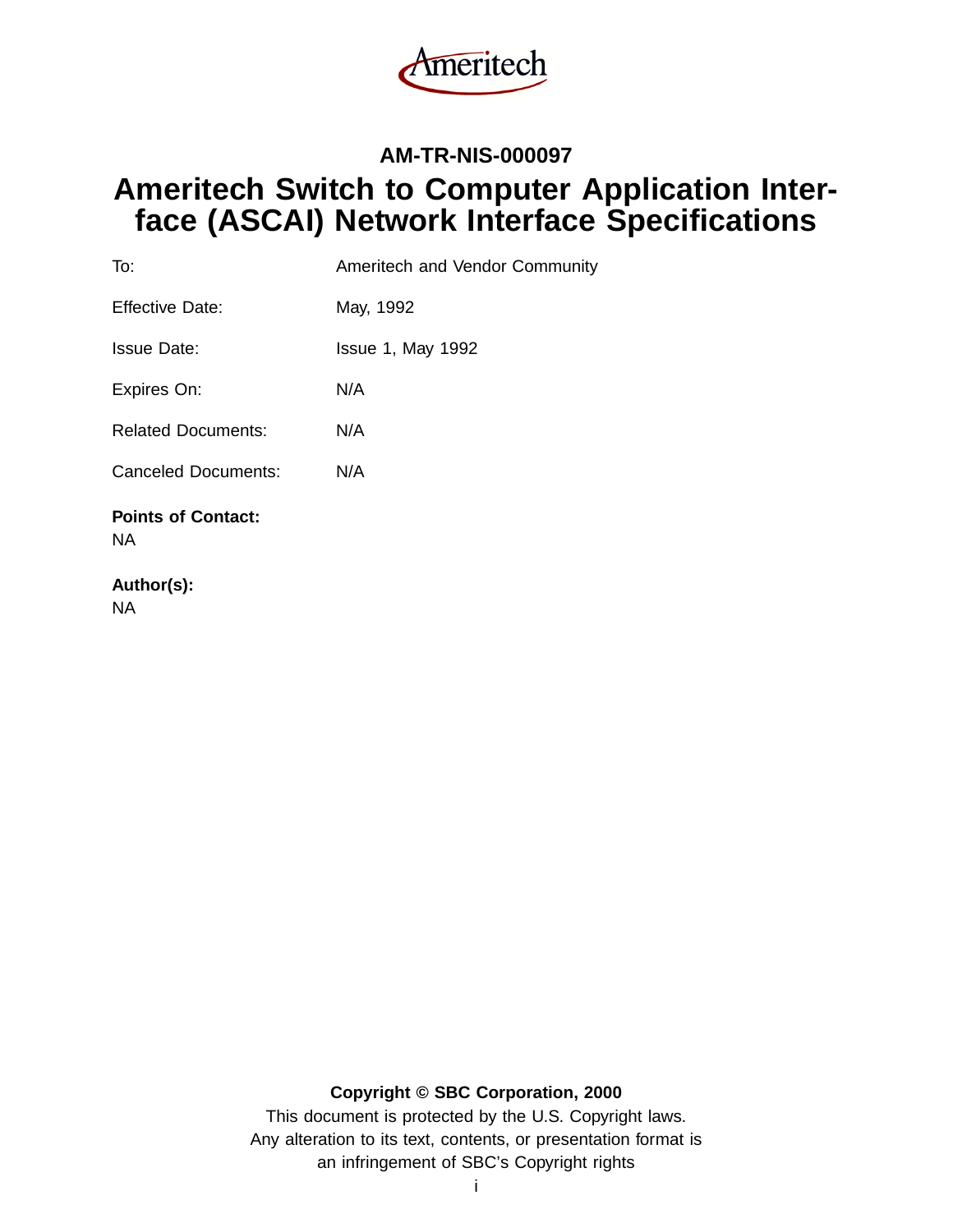#### **Table of Contents**

| 1. | <b>PURPOSE</b>                                          |                             |                |  |  |  |
|----|---------------------------------------------------------|-----------------------------|----------------|--|--|--|
| 2. | <b>GENERAL</b>                                          |                             |                |  |  |  |
| 3. | <b>TRANSPORT OF SERVICE</b>                             |                             |                |  |  |  |
| 4. | DATA CIRCUIT-TERMINATING EQUIPMENT (DCE) SPECIFICATIONS |                             |                |  |  |  |
| 5. | SUPPLEMENTAL INFORMATION                                |                             |                |  |  |  |
|    | 5.1.                                                    | Clarifications              | $\overline{4}$ |  |  |  |
|    | 5.2.                                                    | X.25 Transport              | 6              |  |  |  |
|    | 5.3.                                                    | <b>Application Services</b> | 8              |  |  |  |
| 6. | <b>REFERENCES</b>                                       |                             |                |  |  |  |
|    | 6.1.                                                    | <b>Primary References</b>   | 8              |  |  |  |
|    | 6.2.                                                    | <b>Secondary References</b> | 9              |  |  |  |

# **Copyright © SBC Service, Inc. 2000**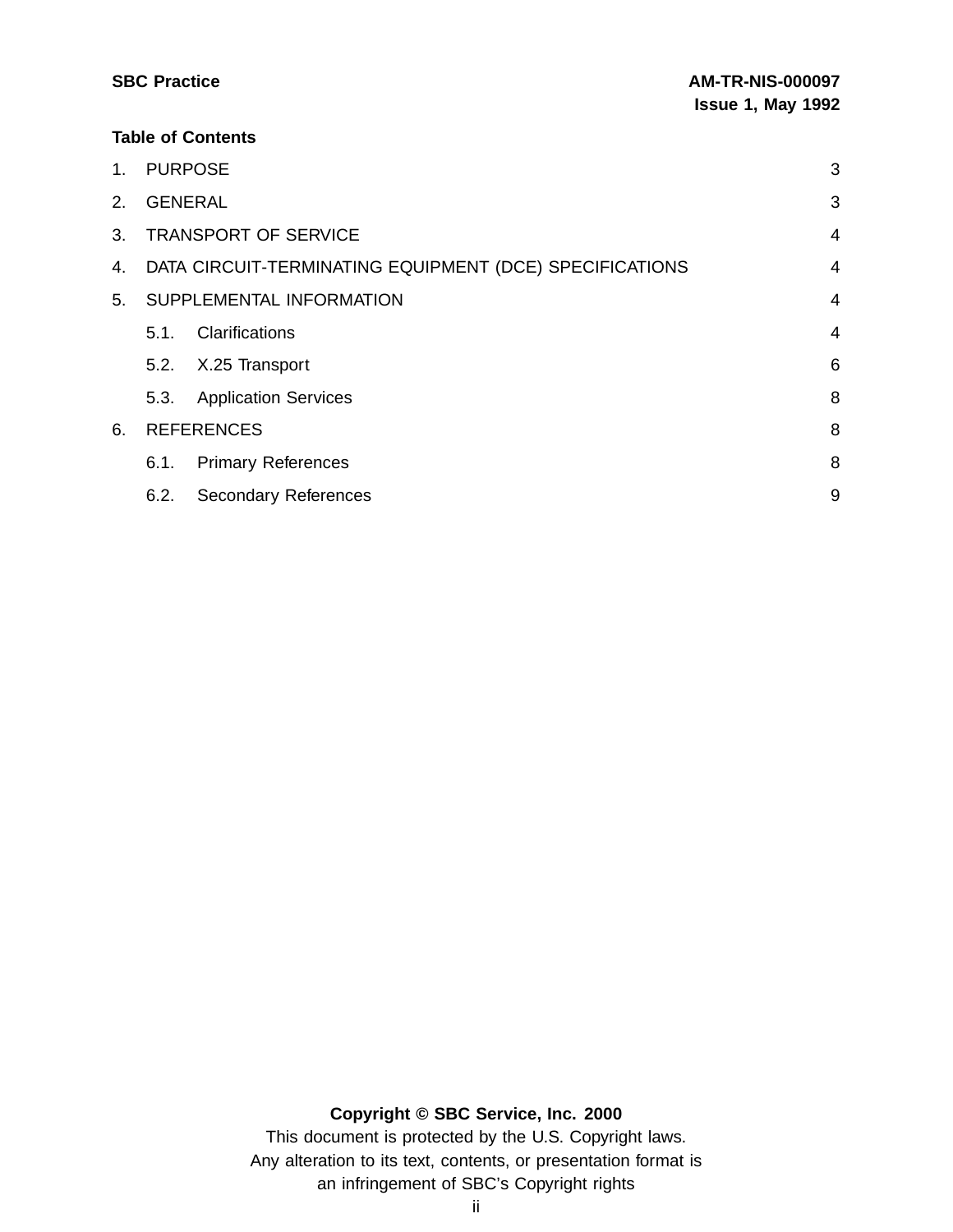# **TECHNICAL REFERENCE NOTICE**

This Technical Reference is published by Ameritech to provide a technical description of the Ameritech Switch to Computer Application Interface (ASCAI) Service.

Ameritech reserves the right to revise this document for any reason, including but not limited to, conformity with standards promulgated by various agencies, utilization of advances in the state of the technical arts, or the reflection of changes in the design of any equipment, techniques or procedures described or referred to herein.

**AMERITECH MAKES NO REPRESENTATION OR WARRANTY, EXPRESS OR IMPLIED, WITH RESPECT TO THE SUFFICIENCY, ACCURACY, OR UTILITY OF ANY INFORMATION OR OPINION CONTAINED HEREIN. AMERITECH EXPRESSLY ADVISES THAT ANY USE OF OR RELIANCE UPON THIS TECHNICAL REFERENCE IS AT THE RISK OF THE USER AND THAT AMERITECH SHALL NOT BE LIABLE FOR ANY DAMAGE OR INJURY IN-CURRED BY ANY PERSON ARISING OUT OF THE SUFFICIENCY, ACCURACY, OR UTILITY OF ANY INFORMATION OR OPINION CONTAINED HEREIN.**

This document is not to be construed as a suggestion to any manufacturer to modify or change any of its products, nor does this document represent any commitment by Ameritech, or any Ameritech operating company (AOC) to purchase any product, whether or not it provides the described characteristics.

Ameritech does not recommend products, and nothing contained herein is intended as a recommendation of any product to anyone.

Nothing contained herein shall be construed as conferring by implication, estoppel, or otherwise any license or right under any patent, whether or not the use of any information herein necessarily employs an invention of any existing or later issued patent.

Ameritech reserves the right not to offer any or all of these services and to withdraw any or all of them at any future time.

Document may be ordered from Ameritech by contacting the Document Order Center at (847) 248-4324.

### **Copyright © SBC Service, Inc. 2000**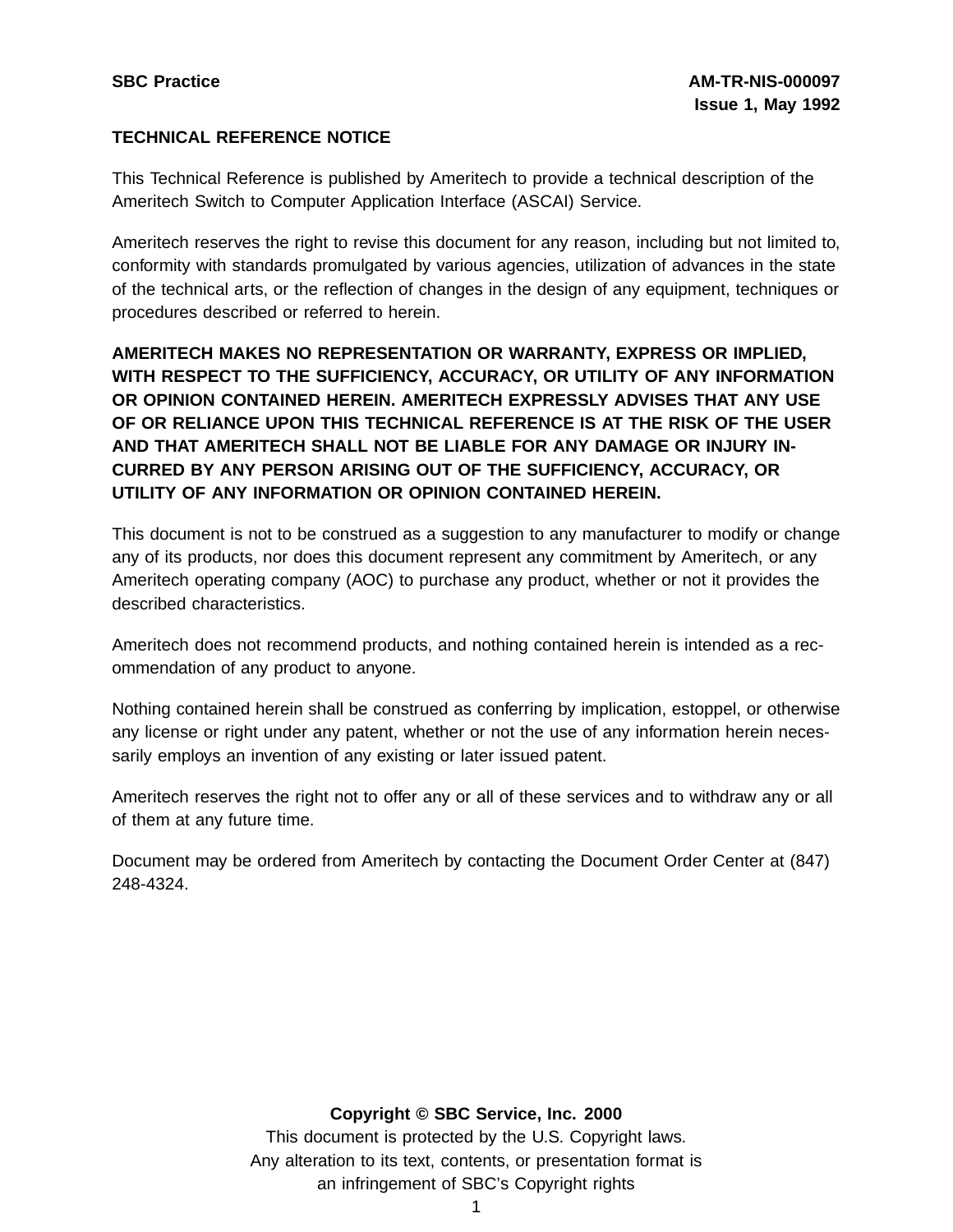# **Copyright © SBC Service, Inc. 2000**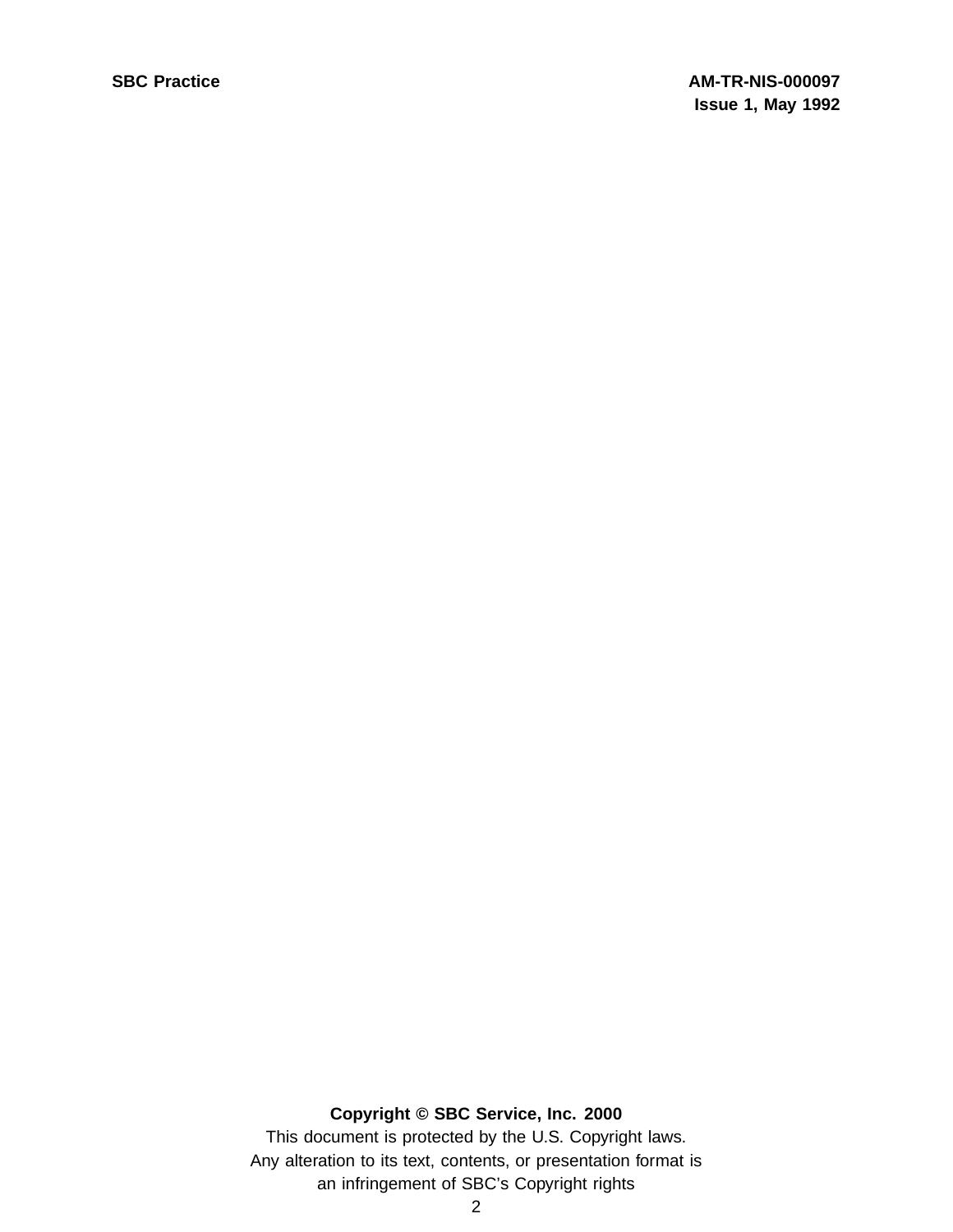# **1. PURPOSE**

This document provides a technical description of the network interface specification for Ameritech Switch to Computer Application Interface (ASCAI) service.

### **2. GENERAL**

The Ameritech Switch to Computer Application Interface (ASCAI) service supports applications that require the uniform exchange of application process information between the telecommunications network environment (i.e., digital telephone switching system) and a client's data processing environment (i.e., main frame/mini-computer).

The ASCAI service provides Telco Administrable, client specific call event messages that are logically associated with the client's central office-based Automatic Call Distribution (ACD)/Centrex services. These switch-originated call event messages are processed by the client's computer and call management software to perform various data communications, telecommunications and/or administrative functions.

The ASCAI service also supports service request messages which are sent from the client's computer to the serving switch. These service request messages initiate switching functions within the digital switch that are associated with the client's ACD/Centrex service. These ASCAI call event and service request message sets offered by Ameritech, when used in conjunction with the appropriate client call management and business application software, facilitate the following enabled services:

- Coordinated Voice and Data
- Call Redirection
- Computer Assisted Call Transfer
- Computer Assisted Dialing

These enabled services are described in the referenced network interface specification.

With respect to the ISO/OSI model, ASCAI utilizes the Remote Operation Service Element (ROSE) Application Layer, ISO 9072-1/9072-2, which provides a method of transporting information between the serving switch application process and the client computer application process. This network interface specification will serve as the model to assist in the development of client call management and business application software, utilizing ROSE protocol.

The Northern Telecom Network Interface Specification NIS-Q218, Release 02.01, August 1991, CompuCall Interface Specification (See Reference 1 of Section 6.1), as supplemented in Sec-

# **Copyright © SBC Service, Inc. 2000**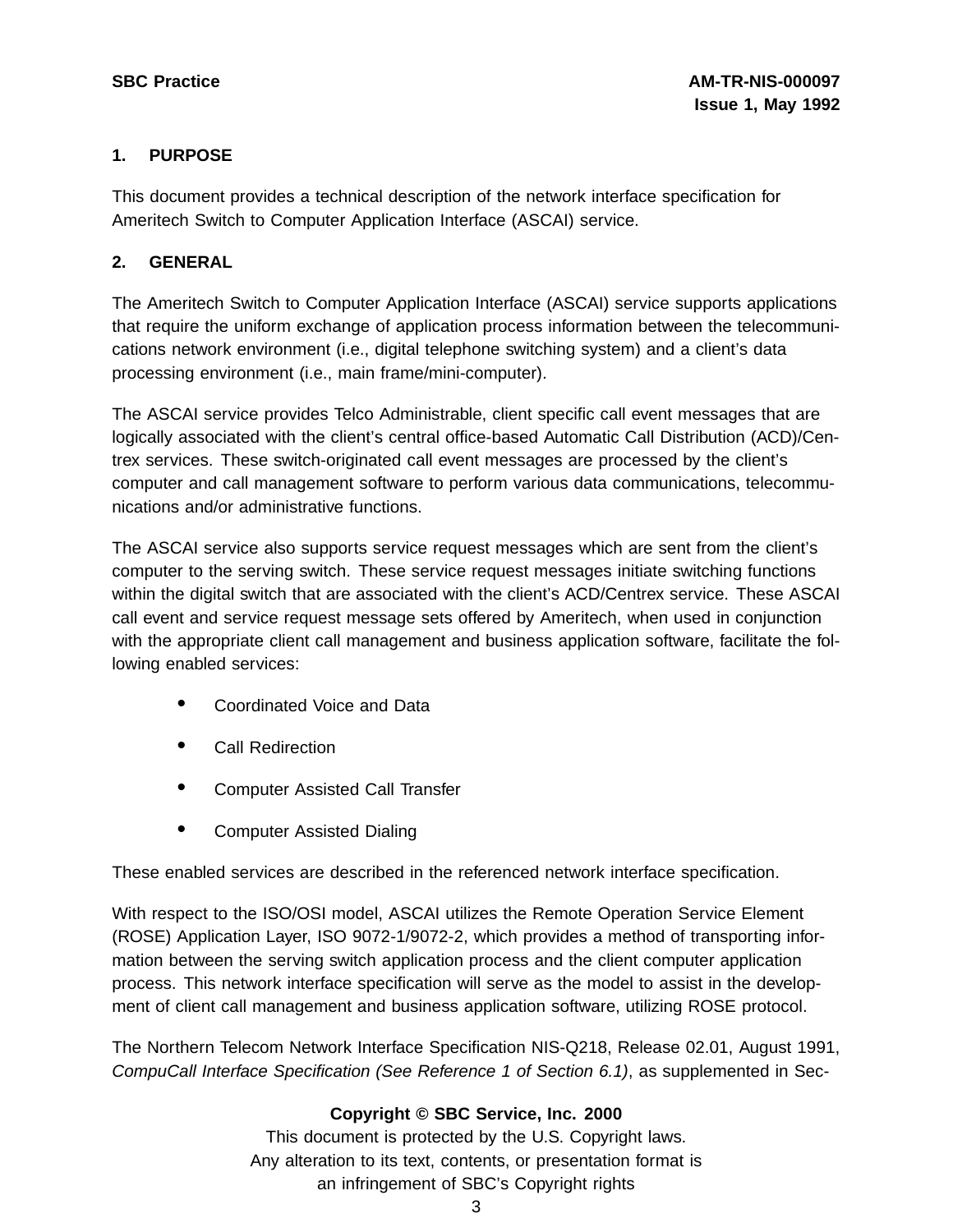tion 5 of this document, constitutes the definition of the ASCAI service and the generic requirements of the equipment supporting this service. It is anticipated over time that the difference between the aforementioned network interface specification and the ANSI SCAI standard will diminish to the point of eliminating the need for an ASCAI network interface specification.

# **3. TRANSPORT OF SERVICE**

The ASCAI service is transported to the client's premise over a four-wire, private line facility which is suitable 9600 bps or 56 Kbps digital transmission. These interfaces are specified as follows:

- 04DU5-96 Interface type (See Reference <sup>1</sup> of Section 6.2)
- 04DU5-56 Interface type (See Reference <sup>1</sup> of Section 6.2)

# **4. DATA CIRCUIT-TERMINATING EQUIPMENT (DCE) SPECIFICATIONS**

The ASCAI service is transmitted to the client's premises using a digital data service. The transmission rate for this service is not to exceed 56 Kpbs. The client should terminate their four-wire, private line ASCAI facility on data circuit-terminating equipment (DCE) that supports the recommended transmission rate of 9600 bps. The DCE specifications for the ASCAI service is as follows:

- Digital Data Service Channel Interface @ <sup>9600</sup> bps\* (\* ASCAI service receives its synchronization from an external network Stratum 1 source. All client DCE equipment should be set to the slave timing mode, with respect to the network.) (See Reference 2 of Section 6.2)
- Digital Data Service Channel Interface @ 56Kpbs\* (\* ASCAI service receives its synchronization from an external network Stratum 1 source. All client DCE equipment should be set to the slave timing mode, with respect to the network.) (See Reference 2 of Section 6.2)

# **5. SUPPLEMENTAL INFORMATION**

### **5.1. Clarifications**

This section clarifies any notable discrepancies or inconsistencies of terms, definitions, and procedures between the referenced Northern Telecom (NT) Network Interface Specification (NIS) document and Ameritech's interpretation of the ASCAI service.

1. In the referenced NT NIS document, the term "CompuCALL" is synonymous with and should be referred to as Ameritech Switch to Computer Application Interface (ASCAI).

# **Copyright © SBC Service, Inc. 2000**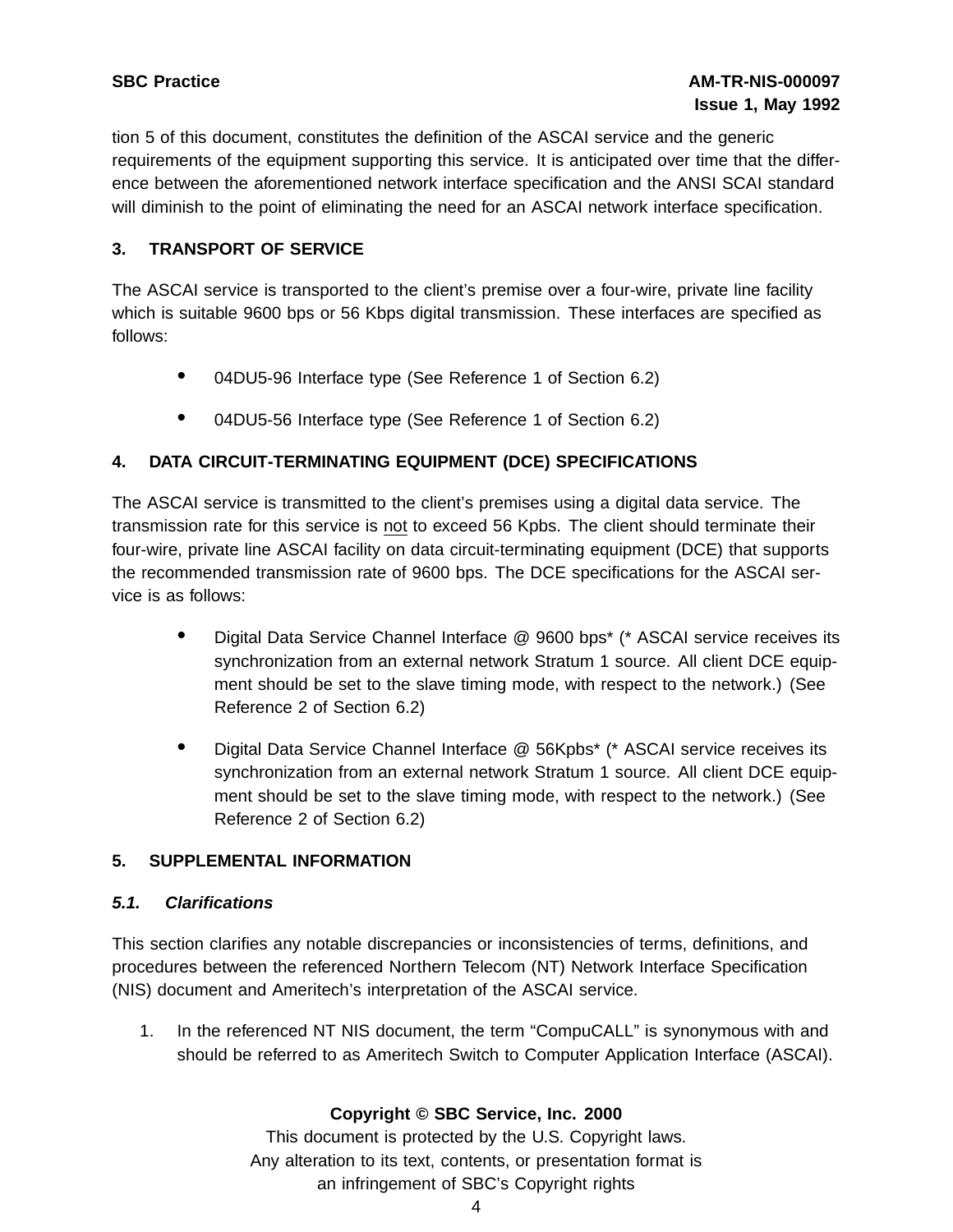2. The following CompuCALL Application Services referenced in the NT NIS document are synonymous with and should be referred by their respective Ameritech SCAI Services also listed below.

| CompuCALL Application Services      | <b>ASCAI Services</b>           |
|-------------------------------------|---------------------------------|
| Coordinated Voice And Data Delivery | Coordinated Voice and Data      |
| Call Redirection                    | Call Redirection                |
| Computer Assisted Signaling         | Computer Assisted Call Transfer |
| Computer Assisted Signaling         | Computer Assisted Dialing       |

It should be noted that two ASCAI services listed above are offered by utilizing the service functionality of a single CompuCALL application service; Computer Assisted Signaling. Table 5.1 illustrates the CompuCALL messages which are associated with ASCAI services, such as Computer Assisted Call Transfer and Computer Assisted Dialing.

# Table 5.1 - CompuCALL/ASCAI Association

|           | ASCAI Services     |                     |                     |                     |  |
|-----------|--------------------|---------------------|---------------------|---------------------|--|
|           | Coordinated        | Call                | Computer Assisted   | Computer Assisted   |  |
|           | Voice and Data     | Redirection         | Call Transfer       | Dialing             |  |
| CompuCALL | DV-CALL-OFFERED-U  | DV-CALL-RECEIVED-C  | DV-ADD-PARTY        | DV-MAKE-CALL        |  |
| Messages  | DV-CALL-QUEUED-U   | DV-CALL-REDIRECT    | DV-TRANSFER-PARTY   | DV-CALL-RELEASED-U* |  |
|           | DV-CALL-RELEASED-U | DV-CALL-OFFERED-U*  | DV-DROP-PARTY       |                     |  |
|           |                    | DV-CALL-QUEUED-U*   | DV-CALL-OFFERED-U*  |                     |  |
|           |                    | DV-CALL-RELEASED-U* | DV-CALL-QUEUED-U*   |                     |  |
|           |                    |                     | DV-CALL-RELEASED-U* |                     |  |

\* These additional ASCAI messages may be required to facilitate each of the enabled ASCAI services in the client's computer application.

- 3. When a client purchases and activates any of the four ASCAI service message sets, each message that is transmitted over the ASCAI link will contain all data attributes associated with that message. These message attributes are defined in NT NIS-Q218, Volume 4, Chapter 1, Application Service Functions.
- 4. ASCAI service is not offered over an interface from data unit to data unit, as shown in NT NIS-Q218, Volume 1, Chapter 2, Figure 1-2.1, CompuCALL X.25 Switch Interface. The ASCAI service is offered to the client's premises over a dedicated, four-wire, private line facility and terminates to the client's data unit. Figure 5.1, ASCAI X.25 Switch Interface, illustrates the manner in which this service will be transported and offered by Ameritech.

### **Copyright © SBC Service, Inc. 2000**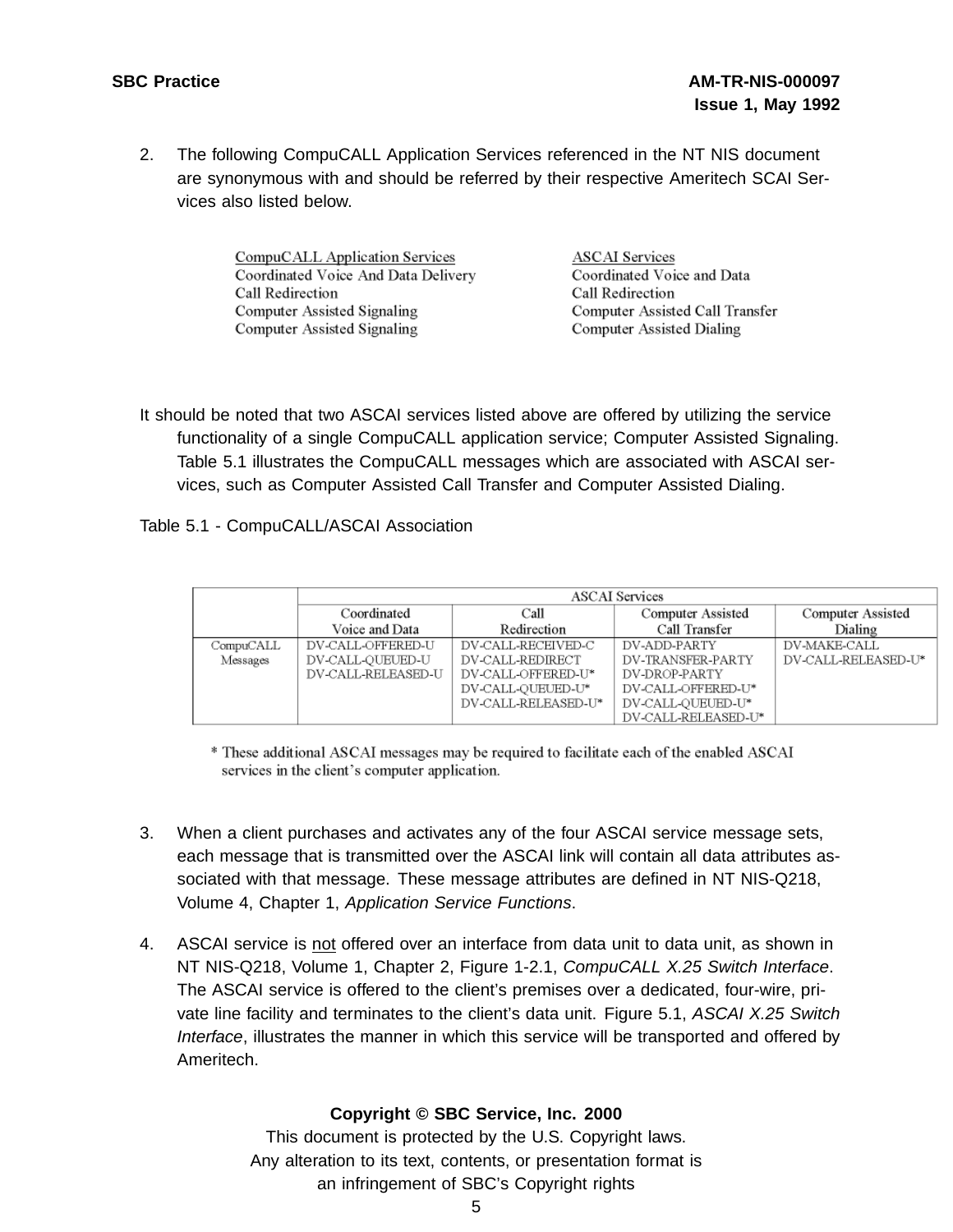5. In references to Volume 1, Chapter 1, Figure 1-1.1, OSI Reference Model used by CompuCALL, ASCAI Application Services reside in the OSI Application Layer (Layer 7) exclusively. The Presentation Layer (Layer 6) is partially implemented since the ASCAI messages are encoded and decoded using internal switching system software whose implementation is based on ASN.1 Notation. The Session and Transport Layers are not currently used by ASCAI.



Figure 5.1 - ASCAI X.25 Switch Interface

# **5.2. X.25 Transport**

This section clarifies or supplements reference discrepancies of NT NIS-Q218, Volume 2, Chapter 1, X.25 Transport, which differ from the way in which Ameritech interprets the ASCAI service. All references in this section are with respect to the NT NIS-Q218, Release 02.01, August 1991 document.

- 1. The standard X.25 Call Request packet format is used to set up a Switched Virtual Circuit (SVC) for ASCAI. A field breakdown of the packet layout can be found in ISO/IEC 8208, 1984. The serving switch requires this Call Request packet from the client's host to contain a call User Data field with the first four octets of information identified as the PROTOCOL subfield. The value associated with the octets in the PROTOCOL subfield are defined by Ameritech in negotiation with the client.
- These values are then data-filled in the serving switch. Each octet value in the PROTOCOL subfield may range from 0 to 225. The first octets of the call User Data in the Call Request packet from the client host must be identical to the negotiated PROTOCOL subfield octet values for the call to be accepted by the serving switch. If not identical, the call request will be rejected.

### **Copyright © SBC Service, Inc. 2000**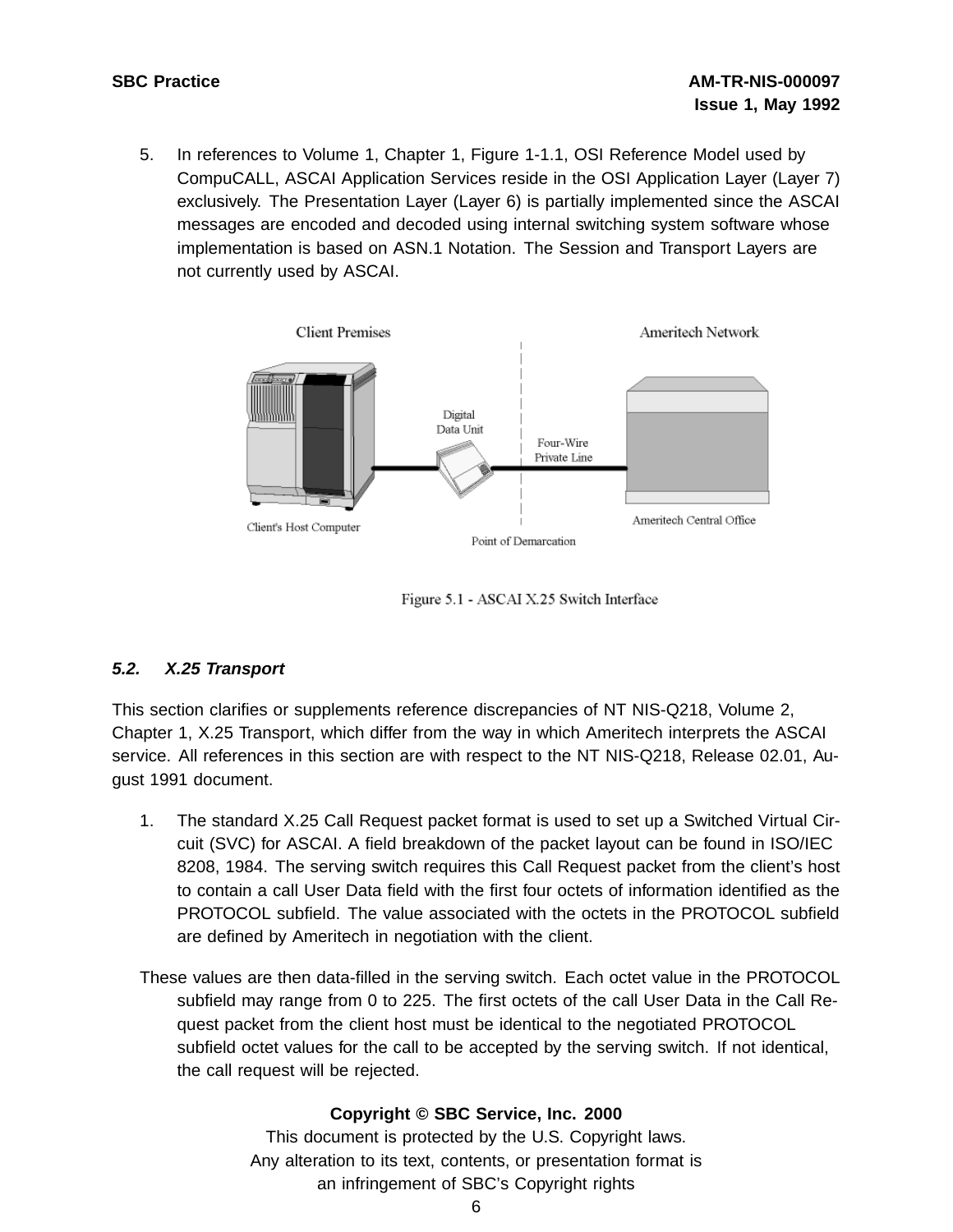- 2. In reference to Volume 2, Chapter 1, Section 1.6, User Facility Option for CompuCALL, since Ameritech does not plan to offer ASCAI as a packet switched service at this time, options such as Delivery Confirmation, Extended Packet Sequence Numbering and End-to-End Transit Delay Negotiation will not be used.
- 3. In reference to Volume 2, Chapter 1, Section 1.7, Normal Procedures (first bullet item), if the first data packet is not a DV-APPL-LOGON SCAI message, the serving switch will return a REJECT with a reason of "unrecognized operation." If the first ASCAI message is a DV-APPL-LOGOFF, a RETURN-ERROR message with a reason of "Not-Logged-On" will be returned by the serving switch. In either of these cases, the serving switch will no send a Clear-Regional message (i.e., existing X.25 connection is not terminated).
- Another notable point, with respect to Normal Procedures (third bullet item), is if the client host does not release the SVC after logoff, the serving switch will take no action.
- 4. In reference to Volume 2, Chapter 1, Section 1.7, Abnormal Procedures (third bullet item), just prior to a serving switch routine maintenance busy function, a Clear-Request message is sent to the client host which takes down the SVC, thus terminating the X.25 connection and the application session if it is active. Until the serving switch is restored to service, Layer 3 will not be established to receive messages.
- Also in reference to Abnormal Procedures (fourth bullet item), the following information is responses to various Application session anomalies:
	- <sup>A</sup> Reset will cause all data and interrupt packets in each direction of the network to be removed. All subsequent data packet sequence numbers transmitted across the ASCAI interface in either direction will start from "0," in order to keep Layer 2 in synchronization.
	- <sup>A</sup> Restart will cause Layer <sup>2</sup> to be dropped and then brought up again. All layers above Layer 2 will also be taken down. The client must reestablish the session.
	- <sup>A</sup> REJECT occurring on Layers <sup>2</sup> and <sup>3</sup> will cause the serving switch to clear or retransmit up to the number of times specified in the datafill.
	- A LAPB link failure will clear Layers 3 and higher. The client must reestablish the session.

One last point with respect to Abnormal Procedures (fifth bullet item), if a Clear-Indication X.25 message is received by the serving switch during an active Application session,

### **Copyright © SBC Service, Inc. 2000**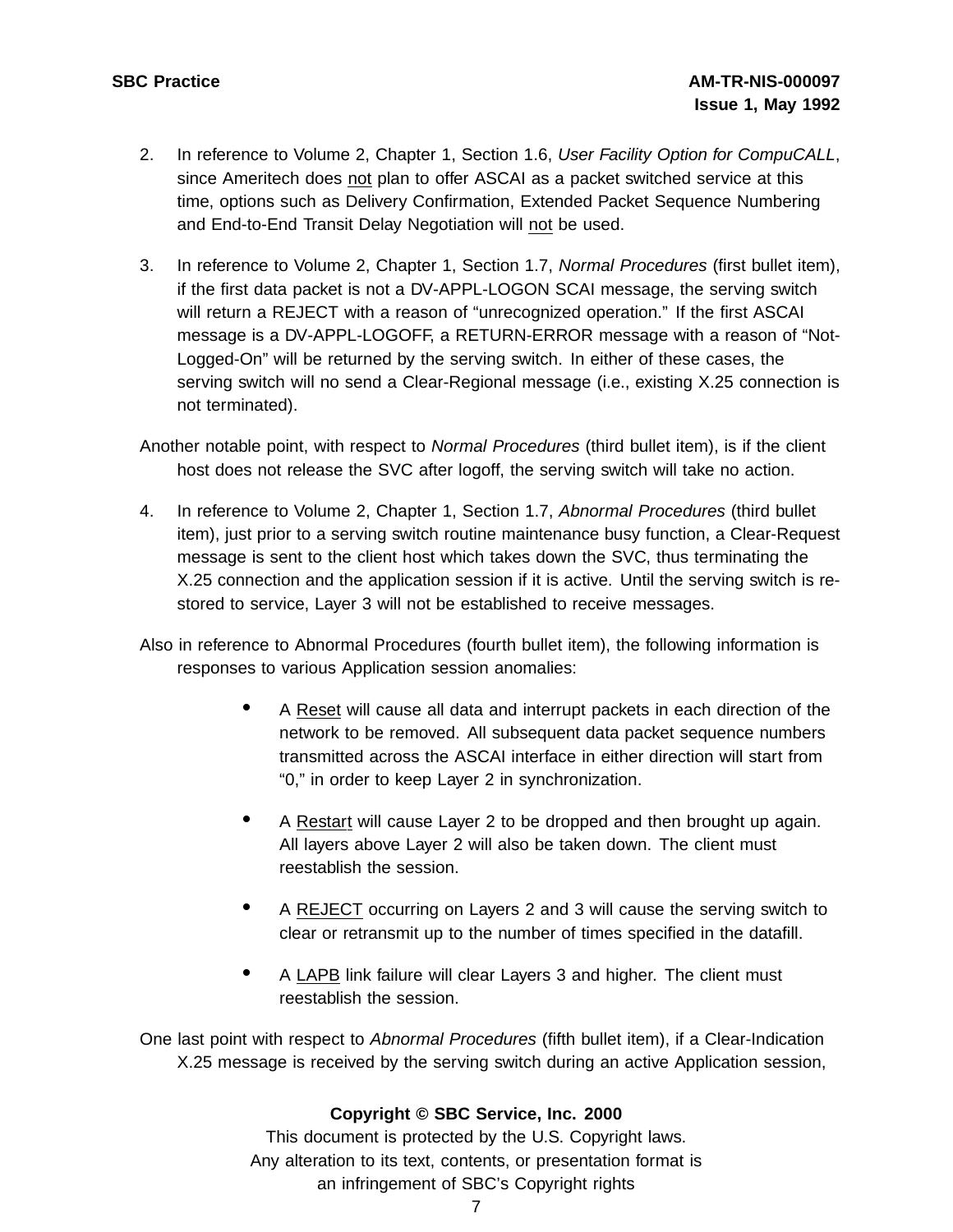the serving switch will then confirm the clear and terminate the X.25 connection and Application session.

# **5.3. Application Services**

This section clarifies or supplements reference discrepancies of the NT NIS-Q812, Volume 3, Common Application Services and Volume 4, Application Service Functions. All references in this section are with respect to the NT NIS-Q812, Release 02.01, August 1991 document.

- 1. In reference to Volume 3, Chapter 1, Section 1.0, Session Management, Ameritech will negotiate the ASCAI message set and Service Profile subscription with the client, to satisfy their requirements.
- 2. In reference to Volume 3, Chapter 1, Section 1.1.1.1, DV-APPL-LOGON, the values of the following attributes of the logon message, DV-APPL-LOGON will be provided to the client by Ameritech at the time of service order negotiation:
	- NetworkNodeID
	- ServiceID
	- Service Version
	- BusinessGroupID

The client must provide the Password and Application ID attributes to Ameritech. However, it should be noted that the Password can only be assigned and changed by Ameritech via service order.

3. In reference to Volume 4, Chapter 1, Section 1.3, Interactions and Restrictions, only messages which are contained in the client's Service Profile subscription are sent for the session. In the case where an Ameritech client Service Profile consists of DV-MAKE-CALL but does not include DV-CALL-RELEASED-U, then DV-CALL-RELEASED-U will not be sent when the call established by the DV-MAKE-CALL for that session has been released.

# **6. REFERENCES**

### **6.1. Primary References**

1. Northern Telecom NT NIS-Q218 CompuCALL Interface Specification, Release 02.01, August 1991. (Cost = \$350.00)

### **Copyright © SBC Service, Inc. 2000**